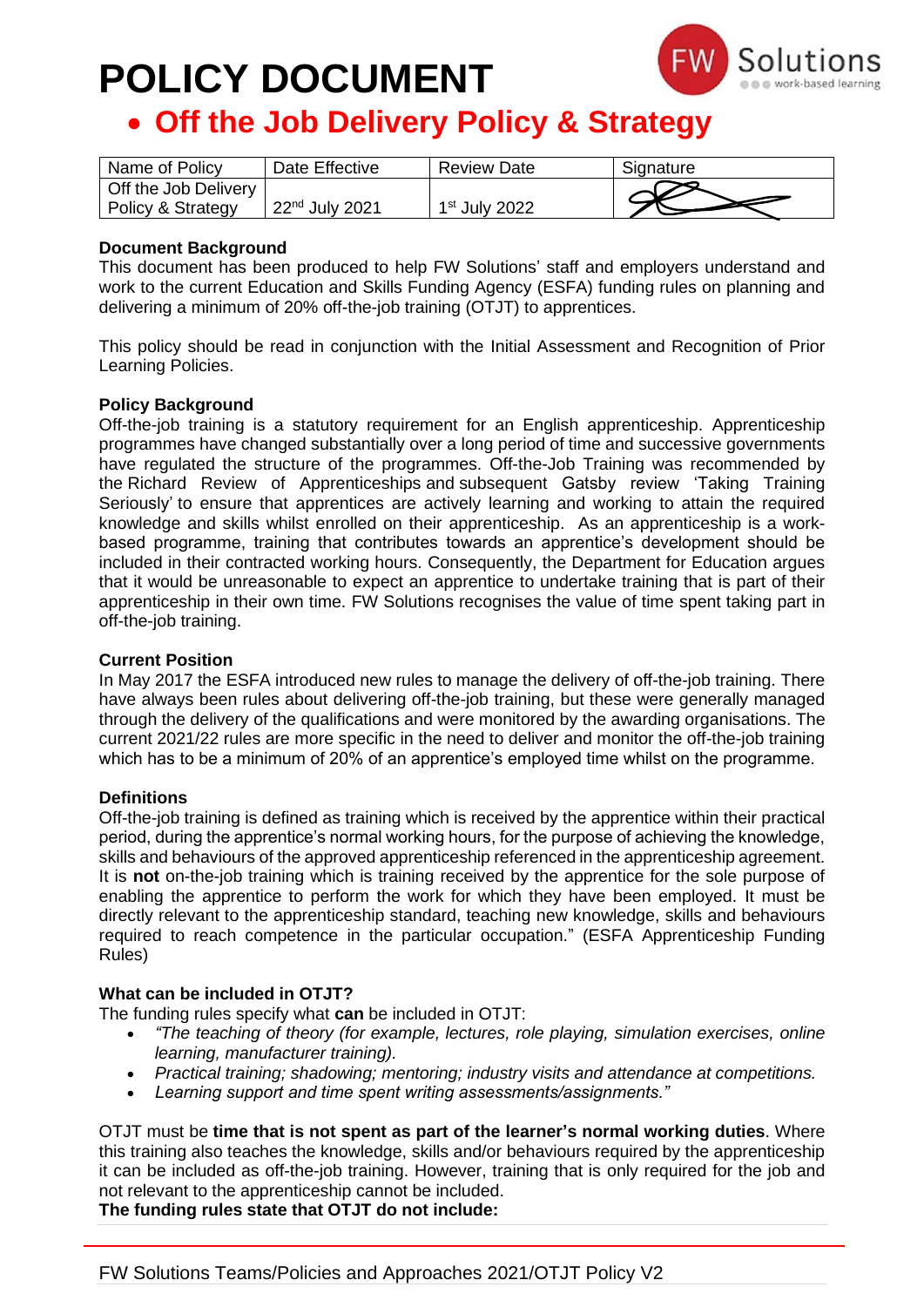# **POLICY DOCUMENT**



### • **Off the Job Delivery Policy & Strategy**

- "*Training to acquire knowledge, skills and behaviours that are not required in the apprenticeship standard.*
- *progress reviews or on-programme assessment required for an apprenticeship standard; or*
- *training which takes place outside the apprentice's normal working hours*

#### **English and maths (up to and including Level 2)**

- Teaching English and maths must be additional to the minimum 20% calculation, so that apprentices who require English and maths are not disadvantaged by the off-the-job training being received when compared to those apprentices not requiring English and maths to complete their apprenticeship.
- Funding for English and maths (up to Level 2) is provided, directly to FW Solutions, in addition to the core funding available for the vocational training.

#### **Calculating the OTJT**

OTJT time is calculated using the apprentice's normal working hours and does not include overtime.

When calculating the required amount of off-the-job training, the apprentice's statutory leave entitlement must be deducted. Employees who work a 5-day week receive at least 28 days paid annual holiday (this is the statutory leave entitlement referred to in this paragraph and is the equivalent of 5.6 weeks of holiday).

e.g., 30 hours per week x 52 weeks - 5.6 weeks x 0.2 (i.e., 20%) = 278.5 hours off-the-job training *per year)."*

FW Solutions follows this approach when calculating and planning for OTJT at an individual apprentice level as individual apprentices have different contracted hours of employment. FW Solutions and the employer complete the ESFA recommended template, which is an annex of the commitment statement, to calculate and plan the OTJT Schedule. The number of OTJT hours planned in this schedule will usually differ to the 'minimum requirement' in order to receive the hours of training that they require to develop full occupational competence.

#### **Induction**

Although the ESFA apprenticeship funding rules state that induction cannot be funded, this rule applies to the induction by the training provider, not the employer. The Policy Background document on OTJT states that OTJT within the employer workplace induction can be included provided that there is an 'educational element' within the induction which supports the skills, knowledge and behaviours of the standard. At FW Solutions we intend to make the inductions a challenging activity that set out how the induction supports the apprentice and sets out the clear journey towards the achievement of the apprenticeship programme. Where appropriate, the work based induction elements will be split out from the induction to the apprenticeship programme. For induction to be included it needs to be when the apprentice is "on-programme". If the induction is prior to apprenticeship starting, then this would not count as off-the-job training, but any relevant training undertaken could count towards being recognised as prior learning.

#### **Working hours**

Training and support outside of the apprentices' contracted working hours can be included in the programme but this would not count towards their 20%. Apprenticeships must be able to be completed within paid working hours and any out of hours work is optional. The government acknowledges that Apprentices may choose to spend additional time on training outside of these hours, but this must not be required to complete the apprenticeship and must not be included in the 20% calculation. The DfE Policy Background document which clarifies the funding rules says that where off-the-job training "*by exception*" takes place outside contracted hours then the